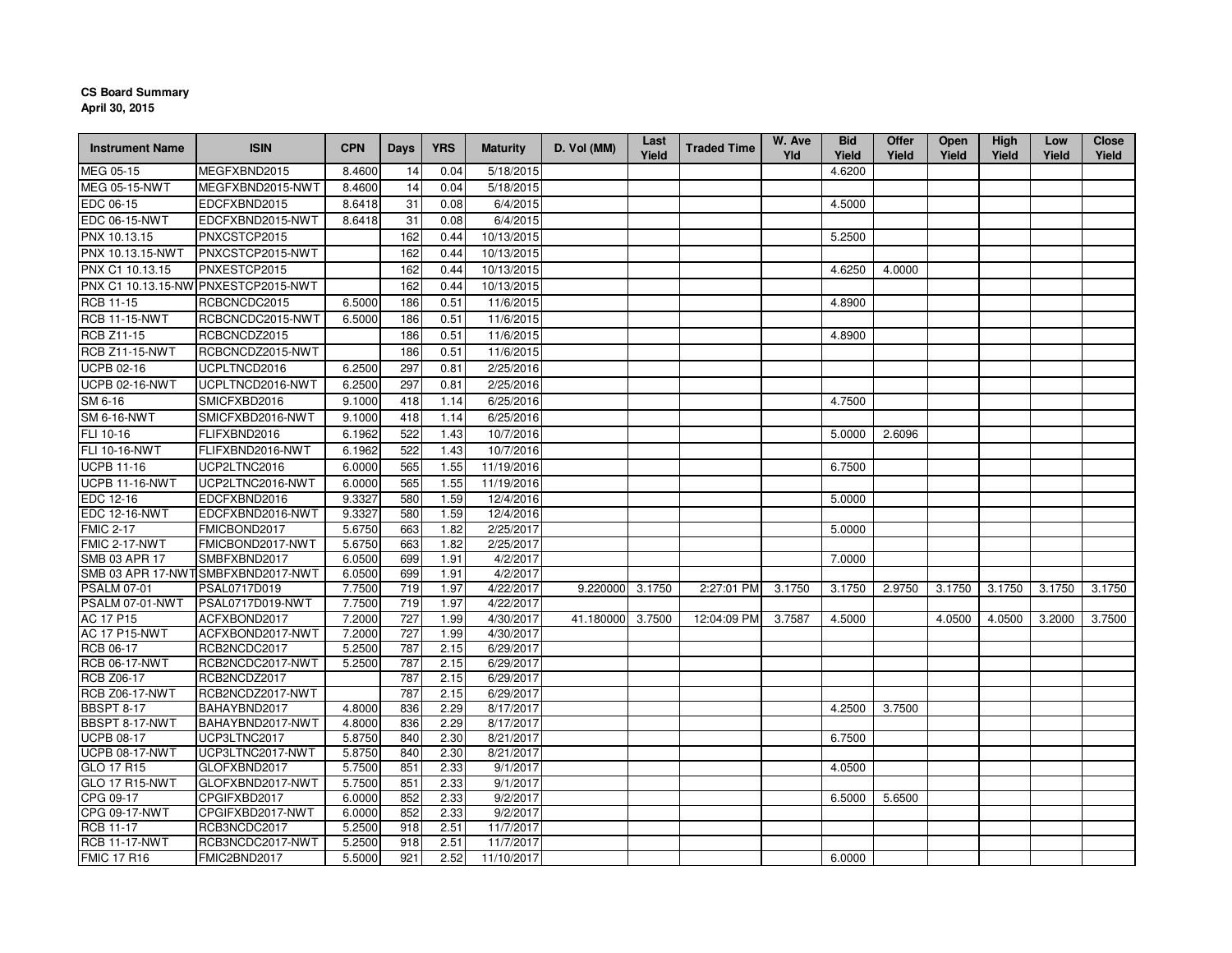| <b>Instrument Name</b> | <b>ISIN</b>      | <b>CPN</b> | Days | <b>YRS</b> | <b>Maturity</b> | D. Vol (MM) | Last<br>Yield | <b>Traded Time</b> | W. Ave<br>Yld | <b>Bid</b><br>Yield | <b>Offer</b><br>Yield | <b>Open</b><br>Yield | High<br>Yield | Low<br>Yield | <b>Close</b><br>Yield |
|------------------------|------------------|------------|------|------------|-----------------|-------------|---------------|--------------------|---------------|---------------------|-----------------------|----------------------|---------------|--------------|-----------------------|
| FMIC 17 R16-NWT        | FMIC2BND2017-NWT | 5.5000     | 921  | 2.52       | 11/10/2017      |             |               |                    |               |                     |                       |                      |               |              |                       |
| SMB 19 R17             | SMB2FXBD2019     | 5.9300     | 1429 | 3.91       | 4/2/2019        |             |               |                    |               | 4.7000              |                       |                      |               |              |                       |
| <b>SMB 19 R17-NWT</b>  | SMB2FXBD2019-NWT | 5.9300     | 1429 | 3.91       | 4/2/2019        |             |               |                    |               |                     |                       |                      |               |              |                       |
| SMB 04-19              | SMBFXBND2019     | 10.5000    | 1430 | 3.92       | 4/3/2019        |             |               |                    |               | 6.3750              |                       |                      |               |              |                       |
| <b>SMB 04-19-NWT</b>   | SMBFXBND2019-NWT | 10.5000    | 1430 | 3.92       | 4/3/2019        |             |               |                    |               |                     |                       |                      |               |              |                       |
| <b>ALI 19 R17</b>      | ALIFXBND2019     | 5.6250     | 1454 | 3.98       | 4/27/2019       | 2.000000    | 4.0000        | 2:54:04 PM         | 4.0000        | 4.3000              |                       | 4.0000               | 4.0000        | 4.0000       | 4.0000                |
| ALI 19 R17-NWT         | ALIFXBND2019-NWT | 5.6250     | 1454 | 3.98       | 4/27/2019       |             |               |                    |               |                     |                       |                      |               |              |                       |
| GLO 19 R17             | GLOFXBND2019     | 6.0000     | 1489 | 4.08       | 6/1/2019        |             |               |                    |               | 6.0000              |                       |                      |               |              |                       |
| <b>GLO 19 R17-NWT</b>  | GLOFXBND2019-NWT | 6.0000     | 1489 | 4.08       | 6/1/2019        |             |               |                    |               |                     |                       |                      |               |              |                       |
| FLI 19 R17             | FLIFXBND2019     | 6.2731     | 1496 | 4.10       | 6/8/2019        |             |               |                    |               | 4.5000              |                       |                      |               |              |                       |
| FLI 19 R17-NWT         | FLIFXBND2019-NWT | 6.2731     | 1496 | 4.10       | 6/8/2019        |             |               |                    |               |                     |                       |                      |               |              |                       |
| SM 19 R17              | SMICFXBD2019     | 6.0000     | 1534 | 4.20       | 7/16/2019       |             |               |                    |               | 4.6000              | 4.5958                |                      |               |              |                       |
| <b>SM 19 R17-NWT</b>   | SMICFXBD2019-NWT | 6.0000     | 1534 | 4.20       | 7/16/2019       |             |               |                    |               |                     |                       |                      |               |              |                       |
| <b>FMIC 19 R17</b>     | FMICBOND2019     | 5.7500     | 1559 | 4.27       | 8/10/2019       |             |               |                    |               | 6.2500              |                       |                      |               |              |                       |
| FMIC 19 R17-NWT        | FMICBOND2019-NWT | 5.7500     | 1559 | 4.27       | 8/10/2019       |             |               |                    |               |                     |                       |                      |               |              |                       |
| JGS 08-19              | JGSFXBND2019     | 5.2317     | 1576 | 4.31       | 8/27/2019       |             |               |                    |               | 4.5450              |                       |                      |               |              |                       |
| <b>JGS 08-19-NWT</b>   | JGSFXBND2019-NWT | 5.2317     | 1576 | 4.31       | 8/27/2019       |             |               |                    |               |                     |                       |                      |               |              |                       |
| <b>GTCAP 11-19</b>     | GTCFXBND2019     | 4.7106     | 1648 | 4.51       | 11/7/2019       |             |               |                    |               | 4.8750              |                       |                      |               |              |                       |
| GTCAP 11-19-NWT        | GTCFXBND2019-NWT | 4.7106     | 1648 | 4.51       | 11/7/2019       |             |               |                    |               |                     |                       |                      |               |              |                       |
| <b>VLL 19 R17</b>      | VLLFXBND2019     | 5.6542     | 1650 | 4.52       | 11/9/2019       |             |               |                    |               | 5.9000              |                       |                      |               |              |                       |
| VLL 19 R17-NWT         | VLLFXBND2019-NWT | 5.6542     | 1650 | 4.52       | 11/9/2019       |             |               |                    |               |                     |                       |                      |               |              |                       |
| AC 19 R16              | ACFXBOND2019     | 5.4500     | 1664 | 4.56       | 11/23/2019      |             |               |                    |               | 4.7999              |                       |                      |               |              |                       |
| <b>AC 19 R16-NWT</b>   | ACFXBOND2019-NWT | 5.4500     | 1664 | 4.56       | 11/23/2019      |             |               |                    |               |                     |                       |                      |               |              |                       |
| GTCAP 20 R17           | GTCFXBND2020     | 4.8371     | 1760 | 4.82       | 2/27/2020       |             |               |                    |               | 4.6500              |                       |                      |               |              |                       |
| GTCAP 20 R17-NWT       | GTCFXBND2020-NWT | 4.8371     | 1760 | 4.82       | 2/27/2020       |             |               |                    |               |                     |                       |                      |               |              |                       |
| SMPH 03-20             | SMPHFXBD2020     | 5.1000     | 1763 | 4.83       | 3/1/2020        |             |               |                    |               | 4.6000              |                       |                      |               |              |                       |
| SMPH 03-20-NWT         | SMPHFXBD2020-NWT | 5.1000     | 1763 | 4.83       | 3/1/2020        |             |               |                    |               |                     |                       |                      |               |              |                       |
| CPG 20 R18             | CPGIFXBD2020     | 6.6878     | 1764 | 4.83       | 3/2/2020        |             |               |                    |               | 6.6878              |                       |                      |               |              |                       |
| CPG 20 R18-NWT         | CPGIFXBD2020-NWT | 6.6878     | 1764 | 4.83       | 3/2/2020        |             |               |                    |               |                     |                       |                      |               |              |                       |
| MBT 04-20              | MBTLTNCD2020     | 4.0000     | 1817 | 4.97       | 4/24/2020       |             |               |                    |               |                     |                       |                      |               |              |                       |
| <b>EDC 20 R18</b>      | EDCFXBND2020     | 4.1583     | 1826 | 5.00       | 5/3/2020        |             |               |                    |               | 4.6000              |                       |                      |               |              |                       |
| EDC 20 R18-NWT         | EDCFXBND2020-NWT | 4.1583     | 1826 | 5.00       | 5/3/2020        |             |               |                    |               |                     |                       |                      |               |              |                       |
| PNB 06-20              | PNBLTNCD2020     | 4.1250     | 1866 | 5.11       | 6/12/2020       |             |               |                    |               |                     |                       |                      |               |              |                       |
| RCB 06-20              | RCBLTNCD2020     | 4.1250     | 1873 | 5.13       | 6/19/2020       |             |               |                    |               |                     |                       |                      |               |              |                       |
| GLO 20 R18             | GLOFXBND2020     | 4.8875     | 1901 | 5.20       | 7/17/2020       |             |               |                    |               | 4.4000              |                       |                      |               |              |                       |
| <b>GLO 20 R18-NWT</b>  | GLOFXBND2020-NWT | 4.8875     | 1901 | 5.20       | 7/17/2020       |             |               |                    |               |                     |                       |                      |               |              |                       |
| <b>BDO 10-20</b>       | BDO2LTNC2020     | 3.7500     | 1982 | 5.43       | 10/6/2020       |             |               |                    |               | 3.7500              |                       |                      |               |              |                       |
| ALI 20 R19             | ALIFXBND2020     | 4.6250     | 1986 | 5.44       | 10/10/2020      |             |               |                    |               | 4.4000              |                       |                      |               |              |                       |
| ALI 20 R19-NWT         | ALIFXBND2020-NWT | 4.6250     | 1986 | 5.44       | 10/10/2020      |             |               |                    |               |                     |                       |                      |               |              |                       |
| <b>FLI 20 R19</b>      | FLIFXBND2020     | 4.8562     | 2015 | 5.52       | 11/8/2020       |             |               |                    |               | 6.0000              |                       |                      |               |              |                       |
| FLI 20 R19-NWT         | FLIFXBND2020-NWT | 4.8562     | 2015 | 5.52       | 11/8/2020       |             |               |                    |               |                     |                       |                      |               |              |                       |
| AEV 20 R19             | AEVFXBND2020     | 4.4125     | 2028 | 5.55       | 11/21/2020      |             |               |                    |               |                     |                       |                      |               |              |                       |
| <b>AEV 20 R19-NWT</b>  | AEVFXBND2020-NWT | 4.4125     | 2028 | 5.55       | 11/21/2020      |             |               |                    |               |                     |                       |                      |               |              |                       |
| <b>MER 20 P19</b>      | MERFXBND2020     | 4.3750     | 2049 | 5.61       | 12/12/2020      | 23.070000   | 4.3750        | 3:53:00 PM         | 4.3750        | 4.5000              | 4.3750                | 4.3750               | 4.3750        | 4.3750       | 4.3750                |
| <b>MER 20 P19-NWT</b>  | MERFXBND2020-NWT | 4.3750     | 2049 | 5.61       | 12/12/2020      |             |               |                    |               |                     |                       |                      |               |              |                       |
| <b>TEL 21 R19</b>      | TELFXBND2021     | 5.2250     | 2105 | 5.76       | 2/6/2021        | 0.150000    | 5.0000        | 3:30:59 PM         | 5.0000        | 5.0000              |                       | 5.0000               | 5.0000        | 5.0000       | 5.0000                |
| <b>TEL 21 R19-NWT</b>  | TELFXBND2021-NWT | 5.2250     | 2105 | 5.76       | 2/6/2021        |             |               |                    |               |                     |                       |                      |               |              |                       |
| ABS 21 R19             | ABSFXBND2021     | 5.3350     | 2109 | 5.77       | 2/10/2021       |             |               |                    |               | 6.7500              | 4.9000                |                      |               |              |                       |
| ABS 21 R19-NWT         | ABSFXBND2021-NWT | 5.3350     | 2109 | 5.77       | 2/10/2021       |             |               |                    |               |                     |                       |                      |               |              |                       |
| <b>ROCK 21 R19</b>     | ROCKFXBD2021     | 5.0932     | 2114 | 5.79       | 2/15/2021       |             |               |                    |               |                     |                       |                      |               |              |                       |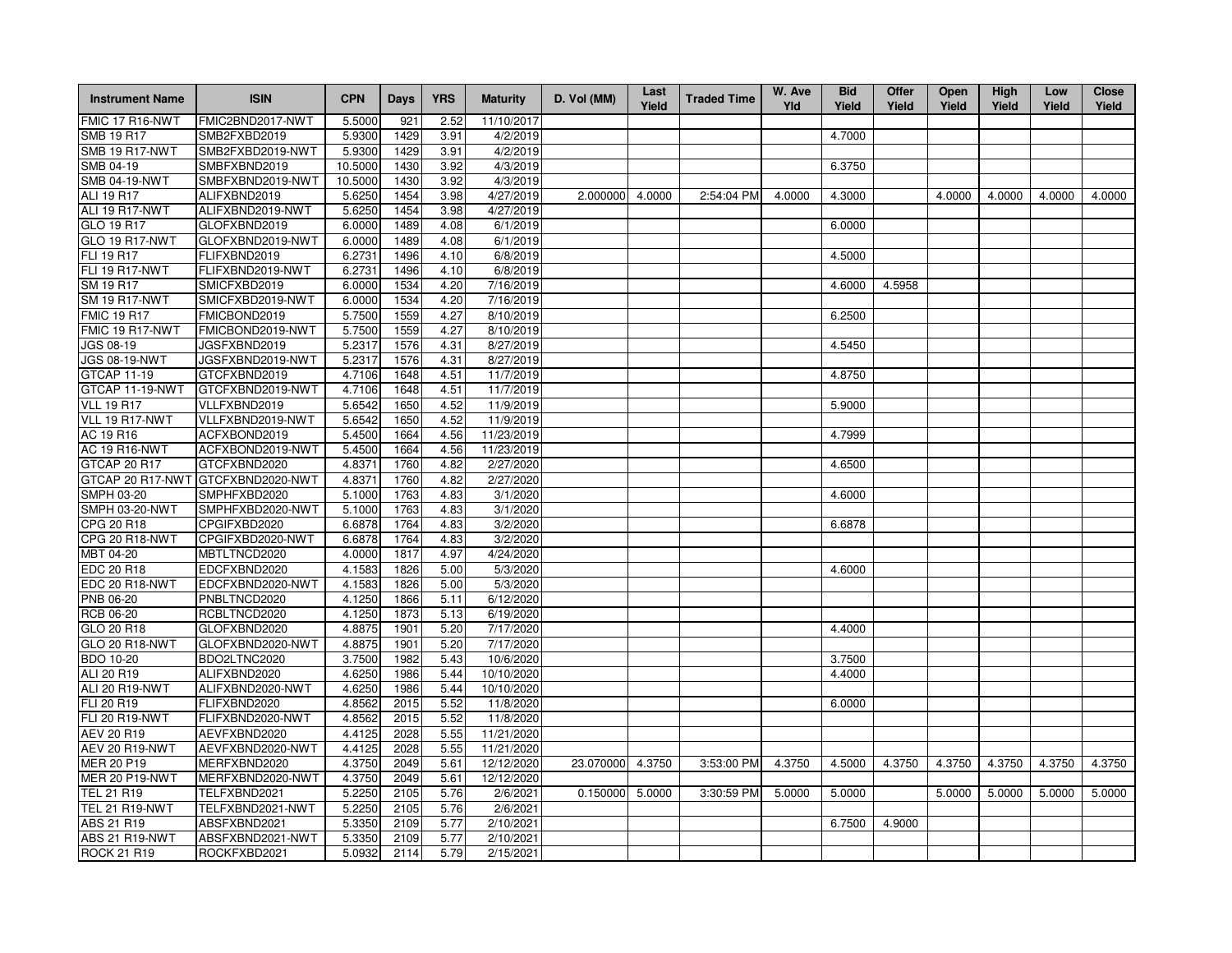| <b>Instrument Name</b> | <b>ISIN</b>      | <b>CPN</b> | Days | <b>YRS</b> | <b>Maturity</b> | D. Vol (MM) | Last<br>Yield | <b>Traded Time</b> | W. Ave<br>Yld | <b>Bid</b><br>Yield | Offer<br>Yield | Open<br>Yield | High<br>Yield | Low<br>Yield | <b>Close</b><br>Yield |
|------------------------|------------------|------------|------|------------|-----------------|-------------|---------------|--------------------|---------------|---------------------|----------------|---------------|---------------|--------------|-----------------------|
| ROCK 21 R19-NWT        | ROCKFXBD2021-NWT | 5.0932     | 2114 | 5.79       | 2/15/2021       |             |               |                    |               |                     |                |               |               |              |                       |
| JGS 21 R19             | JGSFXBND2021     | 5.2442     | 2126 | 5.82       | 2/27/2021       | 3.000000    | 4.5000        | 2:56:31 PM         | 4.5000        |                     |                | 4.5000        | 4.5000        | 4.5000       | 4.5000                |
| JGS 21 R19-NWT         | JGSFXBND2021-NWT | 5.2442     | 2126 | 5.82       | 2/27/2021       |             |               |                    |               |                     |                |               |               |              |                       |
| <b>MNTC 21 R19</b>     | MNTCFXBD2021     | 5.0700     | 2158 | 5.91       | 3/31/2021       |             |               |                    |               | 4.6500              |                |               |               |              |                       |
| MNTC 21 R19-NWT        | MNTCFXBD2021-NWT | 5.0700     | 2158 | 5.91       | 3/31/2021       |             |               |                    |               |                     |                |               |               |              |                       |
| SMB 21 R19             | SMBFXBND2021     | 5.5000     | 2160 | 5.91       | 4/2/2021        | 1.000000    | 4.9500        | 11:40:04 AM        | 4.9500        | 6.5000              |                | 4.9500        | 4.9500        | 4.9500       | 4.9500                |
| <b>SMB 21 R19-NWT</b>  | SMBFXBND2021-NWT | 5.5000     | 2160 | 5.91       | 4/2/2021        |             |               |                    |               |                     |                |               |               |              |                       |
| <b>VLL 21 R19</b>      | VLLFXBND2021     | 5.9437     | 2197 | 6.02       | 5/9/2021        |             |               |                    |               | 6.2500              |                |               |               |              |                       |
| VLL 21 R19-NWT         | VLLFXBND2021-NWT | 5.9437     | 2197 | 6.02       | 5/9/2021        |             |               |                    |               |                     |                |               |               |              |                       |
| AC 05-21               | ACFXBOND2021     | 6.8000     | 2200 | 6.02       | 5/12/2021       | 1.100000    | 4.4000        | 11:56:21 AM        | 4.4000        | 4.7000              |                | 4.4000        | 4.4000        | 4.4000       | 4.4000                |
| AC 05-21-NWT           | ACFXBOND2021-NWT | 6.8000     | 2200 | 6.02       | 5/12/2021       |             |               |                    |               |                     |                |               |               |              |                       |
| SM 21 R19              | SMICFXBD2021     | 5.2958     | 2207 | 6.04       | 5/19/2021       |             |               |                    |               |                     |                |               |               |              |                       |
| <b>SM 21 R19-NWT</b>   | SMICFXBD2021-NWT | 5.2958     | 2207 | 6.04       | 5/19/2021       |             |               |                    |               |                     |                |               |               |              |                       |
| CHI 21 R19             | CHIFXBND2021     | 5.3200     | 2225 | 6.09       | 6/6/2021        |             |               |                    |               | 5.7500              |                |               |               |              |                       |
| CHI 21 R19-NWT         | CHIFXBND2021-NWT | 5.3200     | 2225 | 6.09       | 6/6/2021        |             |               |                    |               |                     |                |               |               |              |                       |
| GTCAP 21 R19           | GTCFXBND2021     | 5.1965     | 2287 | 6.26       | 8/7/2021        |             |               |                    |               | 5.6250              |                |               |               |              |                       |
| GTCAP 21 R19-NWT       | GTCFXBND2021-NWT | 5.1965     | 2287 | 6.26       | 8/7/2021        |             |               |                    |               |                     |                |               |               |              |                       |
| <b>SMPH 21 R19</b>     | SMPHFXBD2021     | 5.2006     | 2312 | 6.33       | 9/1/2021        |             |               |                    |               | 5.8750              |                |               |               |              |                       |
| SMPH 21 R19-NWT        | SMPHFXBD2021-NWT | 5.2006     | 2312 | 6.33       | 9/1/2021        |             |               |                    |               |                     |                |               |               |              |                       |
| CPG 21 R20             | CPGIFXBD2021     | 6.9758     | 2313 | 6.33       | 9/2/2021        |             |               |                    |               | 7.0000              |                |               |               |              |                       |
| CPG 21 R20-NWT         | CPGIFXBD2021-NWT | 6.9758     | 2313 | 6.33       | 9/2/2021        |             |               |                    |               |                     |                |               |               |              |                       |
| AP 21 R19              | APCFXBND2021     | 5.2050     | 2321 | 6.35       | 9/10/2021       |             |               |                    |               | 5.3000              |                |               |               |              |                       |
| AP 21 R19-NWT          | APCFXBND2021-NWT | 5.2050     | 2321 | 6.35       | 9/10/2021       |             |               |                    |               |                     |                |               |               |              |                       |
| MBT 11-21              | MBTLTNCD2021     | 4.2500     | 2393 | 6.55       | 11/21/2021      |             |               |                    |               |                     |                |               |               |              |                       |
| FLI 21 R20             | FLIFXBND2021     | 5.4000     | 2406 | 6.59       | 12/4/2021       |             |               |                    |               | 4.8000              |                |               |               |              |                       |
| FLI 21 R20-NWT         | FLIFXBND2021-NWT | 5.4000     | 2406 | 6.59       | 12/4/2021       |             |               |                    |               |                     |                |               |               |              |                       |
| <b>RLC 02-22</b>       | RLCFXBND2022     | 4.8000     | 2487 | 6.81       | 2/23/2022       |             |               |                    |               | 4.8000              | 4.2500         |               |               |              |                       |
| <b>RLC 02-22-NWT</b>   | RLCFXBND2022-NWT | 4.8000     | 2487 | 6.81       | 2/23/2022       |             |               |                    |               |                     |                |               |               |              |                       |
| SMB 22 R19             | SMBFXBND2022     | 6.6000     | 2525 | 6.91       | 4/2/2022        |             |               |                    |               | 5.3500              |                |               |               |              |                       |
| <b>SMB 22 R19-NWT</b>  | SMBFXBND2022-NWT | 6.6000     | 2525 | 6.91       | 4/2/2022        |             |               |                    |               |                     |                |               |               |              |                       |
| ALI 22 R19             | ALIFXBND2022     | 6.0000     | 2550 | 6.98       | 4/27/2022       |             |               |                    |               | 4.6000              |                |               |               |              |                       |
| <b>ALI 22 R19-NWT</b>  | ALIFXBND2022-NWT | 6.0000     | 2550 | 6.98       | 4/27/2022       |             |               |                    |               |                     |                |               |               |              |                       |
| ALI 22 4.5             | ALI2FXBD2022     | 4.5000     | 2552 | 6.99       | 4/29/2022       |             |               |                    |               | 4.5000              | 4.4000         |               |               |              |                       |
| ALI 22 4.5-NWT         | ALI2FXBD2022-NWT | 4.5000     | 2552 | 6.99       | 4/29/2022       |             |               |                    |               |                     |                |               |               |              |                       |
| SM 22 R19              | SMICFXBD2022     | 6.9442     | 2630 | 7.20       | 7/16/2022       |             |               |                    |               | 4.8500              |                |               |               |              |                       |
| <b>SM 22 R19-NWT</b>   | SMICFXBD2022-NWT | 6.9442     | 2630 | 7.20       | 7/16/2022       |             |               |                    |               |                     |                |               |               |              |                       |
| GTCAP 23 R20           | GTCFXBND2023     | 5.0937     | 2856 | 7.82       | 2/27/2023       |             |               |                    |               | 5.8000              |                |               |               |              |                       |
| GTCAP 23 R20-NWT       | GTCFXBND2023-NWT | 5.0937     | 2856 | 7.82       | 2/27/2023       |             |               |                    |               |                     |                |               |               |              |                       |
| EDC 23 R19             | EDCFXBND2023     | 4.7312     | 2921 | 8.00       | 5/3/2023        |             |               |                    |               | 5.3000              |                |               |               |              |                       |
| EDC 23 R19-NWT         | EDCFXBND2023-NWT | 4.7312     | 2921 | 8.00       | 5/3/2023        |             |               |                    |               |                     |                |               |               |              |                       |
| GLO 23 R20             | GLOFXBND2023     | 5.2792     | 2996 | 8.20       | 7/17/2023       |             |               |                    |               | 6.1000              |                |               |               |              |                       |
| GLO 23 R20-NWT         | GLOFXBND2023-NWT | 5.2792     | 2996 | 8.20       | 7/17/2023       |             |               |                    |               |                     |                |               |               |              |                       |
| FLI 23 R20             | FLIFXBND2023     | 5.4333     | 3110 | 8.51       | 11/8/2023       |             |               |                    |               | 6.5000              |                |               |               |              |                       |
| FLI 23 R20-NWT         | FLIFXBND2023-NWT | 5.4333     | 3110 | 8.51       | 11/8/2023       |             |               |                    |               |                     |                |               |               |              |                       |
| AEV 23 R20             | AEVFXBND2023     | 4.6188     | 3123 | 8.55       | 11/21/2023      |             |               |                    |               |                     |                |               |               |              |                       |
| AEV 23 R20-NWT         | AEVFXBND2023-NWT | 4.6188     | 3123 | 8.55       | 11/21/2023      |             |               |                    |               |                     |                |               |               |              |                       |
| <b>FDC 24 R21</b>      | FDCFXBND2024     | 6.1458     | 3187 | 8.73       | 1/24/2024       |             |               |                    |               | 6.8750              |                |               |               |              |                       |
| <b>FDC 24 R21-NWT</b>  | FDCFXBND2024-NWT | 6.1458     | 3187 | 8.73       | 1/24/2024       |             |               |                    |               |                     |                |               |               |              |                       |
| ALI 24 R20             | ALIFXBND2024     | 5.0000     | 3193 | 8.74       | 1/30/2024       | 1.000000    | 5.0000        | 10:56:01 AM        | 5.0000        | 4.9000              |                | 5.0000        | 5.0000        | 5.0000       | 5.0000                |
| <b>ALI 24 R20-NWT</b>  | ALIFXBND2024-NWT | 5.0000     | 3193 | 8.74       | 1/30/2024       |             |               |                    |               |                     |                |               |               |              |                       |